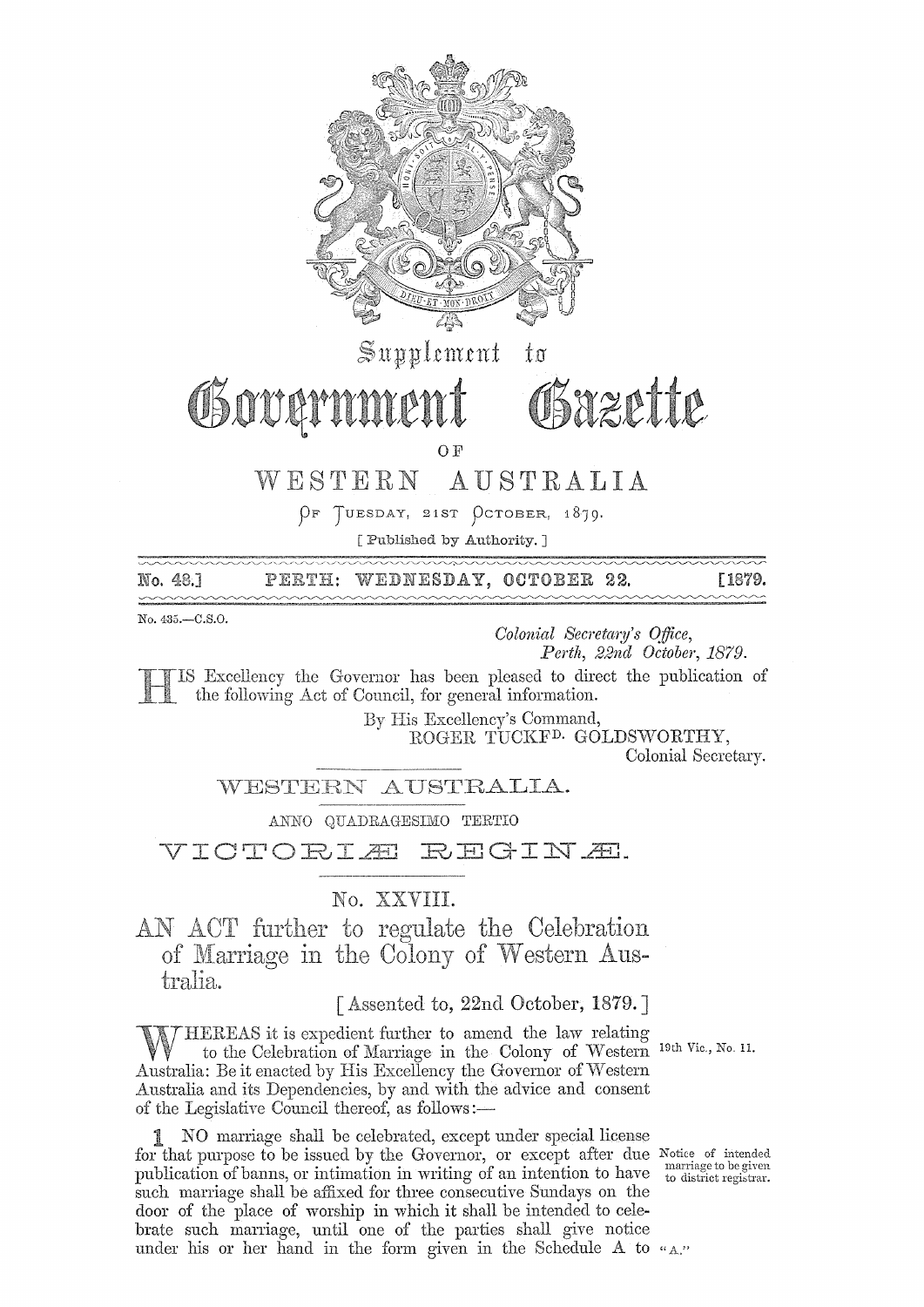this Act, or to the like effect, to the district registrar of the district within which the parties, or one of them, shall have dwelt for not less than seven days then next preceding; and shall state in such notice the name and surname, and the profession or condition of each of the parties intending marriage, the dwelling place of each of them, and the time during which each has dwelt therein. But if either party shall have dwelt in the place stated in such notice during more than seven days, it may be stated therein that he or she has dwelt there seven days and upwards.

Marriage notices to be sent to the regis**trar general.** 

be given on demand. **"E."** 

Proviso.

Further proviso.

This Act and the said Ordinance, 19th Vic., No. 11, to be read together.

District Registrar to 2 THE district registrar shall forthwith post a true copy of post notices in his such notice in a conspicuous place in his office, and shall also enter post notices in his such notice in a conspicuous place in his office, and shall also enter office, and enter a true copy thereof fairly into a book to be for that purpose provided same in Mariage office, and enter a true copy thereof fairly into a book to be for that purpose provided same in Marriage by the registrar general, to be called "The Marriage Notice Book;" by the registrar general, to be called "The Marriage Notice Book;" and such book shall be open at all reasonable times without fee to all persons desirous of inspecting the same; and for every such entry the district registrar shall be entitled to a fee of one shilling.

> EVERY district registrar shall, on the first day of every month, transmit to the registrar general all such notices received by him during the month preceding, and such notices shall be thereafter kept in the general registry, in such order and manner as the registrar general shall think fit, so that the same may be most readily seen and examined.

After seven days cer-<br>tificate of notice to notice, the district registrar, upon being requested so to do by or 4 AFTER the expiration of seven days from the entry of such on behalf of either party mentioned therein, shall issue under his hand a certificate in the form of schedule B to this Act annexed; Provided that no lawful impediment be shown to the satisfaction of the district registrar why such certificate should· not issue; and provided that the issue of such certificate shall not have been sooner forbidden, in manner hereinafter mentioned, by any person authorized in that behalf as hereinafter provided; and every such Certificate to contain certificate shall state the particulars set forth in the notice, the day particulars. on which the notice was received, posted, and entered, and that the full period of seven days has elapsed since the posting and entry of such notice; and for every such certificate the district registrar shall be entitled to a fee of one shilling.

Issue of district re-  $\frac{5}{2}$  ANY person whose consent to a marriage is required by law,  $\frac{1}{2}$  is the "finite steps" is extinct registrar's certificate, by writing may be forbidden. or causing to be written at any time before the issue of such certificate, the word "forbidden" opposite to the entry of the notice of such intended maniage in the marriage notice book, and by subscribing or causing to be subscribed thereto his or her name, place of abode, and character as parent or guardian.

No marriage to be  $\bigotimes$  NO marriage in pursuance of such notice shall be celebrated celebrated till certi- three calendar months after the entry of such notice, nor until celebrated till certi-<br>ficate produced and the certificate mentioned in the fourth section hereof shall have  $f_{\text{declaration}}^{\text{heat produced and}}$  the certificate mentioned in the fourth section hereof shall have nor after three been produced to the minister or district registrar celebrating the months from entry. morning contribution was contributed declaration when onthe or a solemn marriage, nor in any case until a declaration upon oath, or a solemn affirmation shall have been made in manner prescribed by the Ordinance 19th Victoria, No. 11, section 4.

> 7 THIS Act shall be taken to be part of the Ordinance 19th Victoria, No. 11, as fully and effectually as if incorporated therewith, and may be cited for all purposes as "The Marriage Law Amendment Act, 1879."

> > In the name and on behalf of the Queen I hereby assent to this Act.

> > > **H.** ST. GEORGE ORD, Governor.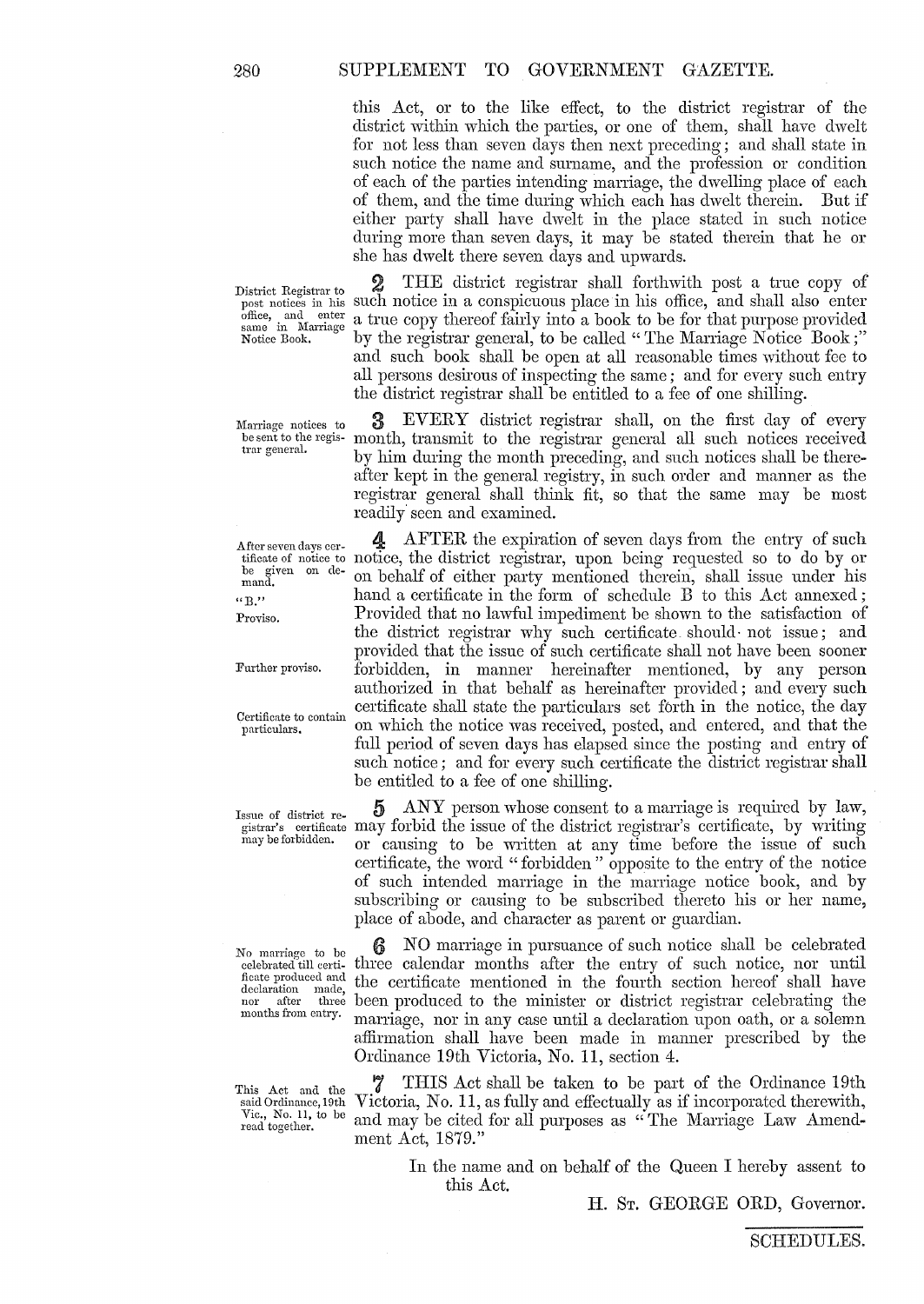# SCHEDULES.

# Schedule A. NOTICE OF MARRIAGE.

To the District Registrar for the Registry District of *Perth*, in the Colony of Western Australia.

I hereby give you notice that a marriage is intended to be held within three calendar months from the entry hereof, between me and the other party herein named and described, that is to  $\text{say}$ :-

| Name.                    | Condition.             | Rank or<br>Profession.                                               | Age.                                          | Dwelling place.        | Length of<br>Residence.                                                               | Place in the Colony in which the<br>other party resides, when the<br>parties dwell in different dis-<br>tricts. |
|--------------------------|------------------------|----------------------------------------------------------------------|-----------------------------------------------|------------------------|---------------------------------------------------------------------------------------|-----------------------------------------------------------------------------------------------------------------|
| James Smith              | <i>Widower</i><br>1.11 |                                                                      | Carpenter    Of full age    Perth     7 days. |                        |                                                                                       |                                                                                                                 |
| Martha Green    Spinster | $\sim$ $\sim$          | $\left[\begin{array}{ccc} 1 & 1 & 1 \\ 1 & 1 & 1 \end{array}\right]$ | Minor                                         | $B$ unburu<br>$\cdots$ | $\begin{array}{ l } \hline \text{More than} & a \\ \text{week.} & \hline \end{array}$ | Bunbury.                                                                                                        |

Witness my hand this

day of

18

*James Smith.* 

The *italics* in this Schedule to be filled up, as the case may be.

# Schedule B.

# DBPUTY REGISTRAR'S CERTIFICATE.

I, *James Broun Roe,* District Registrar for the Registry District of *Perth,* in the Colony of vVestern Australia, do hereby certify that 011 the day of , 18 , notice was duly entered in the Marriage Notice Book of the said district, of the marriage intended between the parties therein named and described, delivered under the hand of *James Smith,* one of the parties, that is to say :—

| Name.                        | Condition.           | Rank or<br>Profession.           | Age.                                | Dwelling place.        | Length of<br>Residence. | Place in the Colony in which the<br>other party resides, when the<br>parties dwell in different dis-<br>tricts. |
|------------------------------|----------------------|----------------------------------|-------------------------------------|------------------------|-------------------------|-----------------------------------------------------------------------------------------------------------------|
| James Smith<br>$\cdots$      | Widower<br>$\cdots$  | Carventer<br>. 1                 | Of full age $\ldots$ Perth $\ldots$ |                        | 7 days.                 |                                                                                                                 |
| Martha Green<br>and the same | Spinster<br>$\cdots$ | $\cdots$<br>$\cdots$<br>$\cdots$ | Minor<br>$\cdots$                   | $B$ unburu<br>$\cdots$ | More than a<br>week.    | Bunbury.                                                                                                        |

Date of notice received, entered and  $\hat{ }$  The issue of this certificate has not been forbidden by any posted: *1st January, 1880*. | person authorized to forbid the issue thereof. Dated this 8th ~day *of January, 1880.*  Exertificate given:<br>8th January, 1880. <br>James BROUN ROE, Deputy Registration of the *JAMES BROUN ROE*,

Date of certificate given:

Deputy Registrar.

NOTE.-This certificate will be void, unless the marriage is celebrated on or before the  $30th$ *day of April, 1880.* 

The *italics* in this Schedule to be filled up, as the case may be.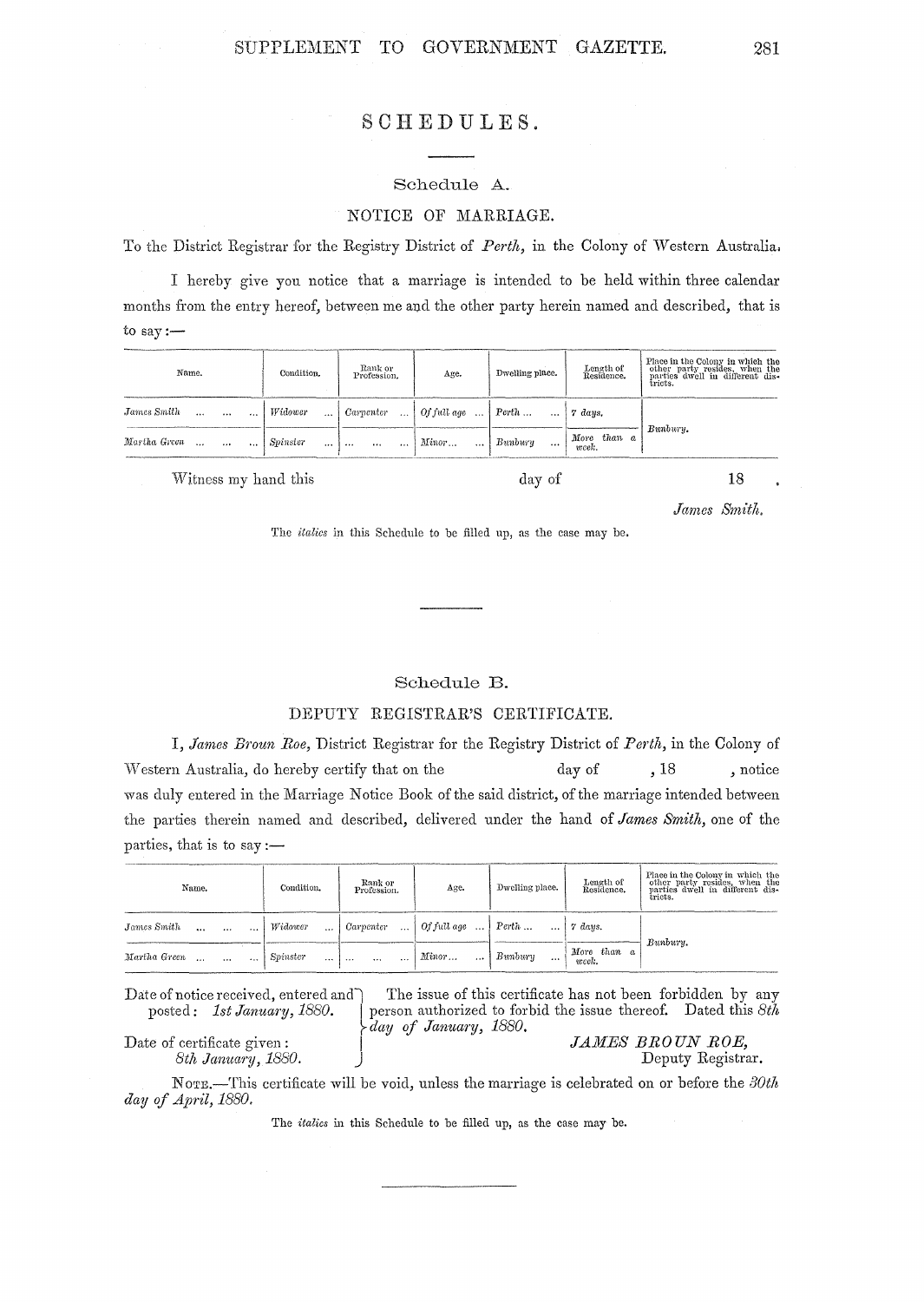No. 433.-C.S.0.

#### *Colonial Secretary's Office,*<br>*Perth, 21st October, 1879. Perth, 21st October, 1879.*

**H** IS Excellency the Governor directs the<br>republication of the undermentioned<br>metics for general information, but in lieu of republication of the undermentioned notice for general information; but in lieu of the words "Mr. Hare," in the last line but one, read "Government Resident or officer acting in that capacity."

### By His Excellency's Command, ROGER TUCKFD. GOLDSWORTHY, Colonial Secretary.

#### Notice.

Office of Commissioner of Crown Lands,<br>Perth, 16th January, 1875.<br>MISTAKEN or "Rabbit" Island, King George's<br>Sound, having been reserved for Acclimatization<br>purposes, and by direction of His Excellency The<br>Governor placed

MALCOLM FRASER, Commissioner of Grown Lands.

*No.* 432.-C.S.0.

# *Colonial Sec)'eta1'Y's Office, Perth, 17th Odobe)', 1879.*

**APPLICATIONS** will be received at this Office from persons willing to perform the duties of Night Warder at Rottnest. Salary *£70* per annum, Also for the situation of Assistant Light Keeper at the same place; salary £50 per annum. Quarters provided in each case.

By His Excellency's Command, ROGER TUCKFD. GOLDSWORTHY, Colonial Secretary.

*No.* 434.-C.S.0.

*Colonial Secretary's Office,*<br>*Perth, 21st October, 1879. Perth, 21st Odobe)', 1879.* 

H IS Excellency the Governor directs the<br>publication of the following Notice to publication of the following Notice to Mariners, for general information.

By His Excellency's Command, ROGER TUCKFD. GOLDSWORTHY, Colonial Secretary.

NOTICE TO MARINERS.

# *Hyd?'ogmphic Notice.*

# [No.11.J

#### PACIFIC OCEAN.

#### NOTICE No. 47.

#### WESTERN PART.

The following information is derived from the surveys and<br>reports of Lieutenant W. U. More, commanding H.M. Survey-<br>imp Schooner Alacrity; and from the remarks of officers of Her<br>Majesty's Ships employed on the Australian

*AlL Beatings arc llfagnetic. Vm'iaLion in* 18'79:

*Ranks' group 9° Easterly. Fiji islands 10° Easterly.*  $Solomon$  islands  $9^{\circ}$  Easterly.

### FIJI ISLANDS. \*

EASTERN GROUP.-The rock shown as bearing S.<br>by W. distant 10 miles from Vanua Vatu; and the rock<br>reported N.W. distant 4<sup>2</sup> miles from Frost reef near lYlago<br>island, do not exist.

Argo reef.—The correct position of the S.E. horn of the Bukatatanoa or Argo reef is in lat. 18° 21' S., long 178° 13' W.

VITI LEVU. WEST COAST.†--Kambo, island is a low coral island, wooded, S9feethigh, situated on the west side of Thuvu harbour, and connocted with the main island of Viti Levu at low water spring tides.

The Coast from Kamba island to Songo, which is an island<br>of much the same character as Kamba, trends W.  $\frac{1}{2}$  N. for<br>about 5 miles, and is fringed by reef which extends from  $1\frac{1}{2}$ <br>cables to one mile from the coas

**Na Tandola harbour.**—Songo island is situated on the south and east sides of Na Tandola harbour, which harbour is formed by a break in the reef  $1\frac{1}{4}$  miles in depth, and 5 cables broad. The best anchorage is in  $4$ 

The swell rolls into this harbour although the prevailing wind is E.S.E., and coasters prefer the more secure shelter of Likuri to the northward.

The Coast from Songo island runs in a north-west direction<br>for 2 miles to a sandy point, from which it trends north for  $1\frac{3}{2}$ <br>miles to the Tuva river, off the mouth of which is Likuri<br>harbour. Boats can pass over the

**LIKURI HARBOUR** is found by bringing Koromba (Pickerings peak) to bear N.E.  $\frac{1}{2}$  E. when approaching the entrance which is situated about half way along the reef between Vatuloa and Uverite points; the cocoa nut gro

The harbour, which is formed by the stream from the Tuva river, lies in a N.E. by E. and a S.W. by W. direction, and is one mile long by  $3\frac{1}{2}$  cables broad. It is well sheltered from all winds and easy of greess, but

The term is band half way between Likuri harbour and Tuva<br>river, is low and sandy, being about 700 yards long by from 100<br>to 200 yards in breadth, and covered with palme, the tops of<br>which are 70 feet above high water. At

Anchorage may be had in Likuri harbour with mount Le Jeune in line with the north point of Likuri island, 3 cables distant from that island, in 3 fathoms, saud and mud.

Tides.-It is high water, full and change, at Likuri island at 6h. 30m. Springs rise 4ft. Neaps range 3ft. The tides run strongly in and out of Tuva river, the ebb being felt most in the harbour.

Tuva river is a tidal stream navigable for boats some  $\,$  5 or 6 miles from its mouth.

Wind and weather.—The wind prevails at Likuri from E.S.E., between 5 a.m. and 5 p.m. At night, a light breeze generally comes off the land from the north-east. These breezes are locally reported to blow with regularity thr

The climate is dry, very little rain falls, and bush fires are common.

The coast from Tuva river to Uverite point, the western<br>extremity of Viti Levu, takes a north-west direction for a dis-<br>tance of  $6\frac{1}{2}$  miles, and consists chiefly of mangrove. A fringing<br>tends throughout for from one

From Uverite point to Navula point the bearing is north, and distance about 4 miles. Situated on a stream at the head of the bay between these two points is the native town of Momi. Along this part of the coast is a coral Navula point is a double hill with two peaks, the highest of which is 760 feet.

From Navula point the coast runs for 2 miles in a N.N.E. direction, then trending to the eastward and forming a bay  $7\frac{1}{2}$ miles long and 2<sup>1</sup> miles in depth, into which hows the main or north mouth of the Nandi river.

From Nandi river the coast runs N.  $\frac{1}{2}$  W. for 3 miles to the south point of Nandi bay. :<br>For a description of which bay see Hydrographic Notice No. 13, Pacific Ocean No. 36, of 10th May, 1877.

From Takin bay ends at Vunda point, which lies north 5 miles from Iakuliau island. A rock awash at high water lies at the edge of the fringing reef W.S.W.  $1\frac{1}{2}$  cables from Vunda point to Na Korokoro point the genera

Climate of the west coast of Viti Levu is dry and exhilarating. The wind by day is from north-west during the trade- wind season, and a south-east wind generally comes off the land at night.

Between Nandi bay and the Mamanutha islands the winds are very baffling, within a few minutcs on the same spot<br>puffs from opposite directions being often experienced.

The barrier reefs of the west coast of Viti Levu commence at Uverite point, and extend in a north-west direction for 34 miles. A space of 17 miles then intervenes, directly to leward of Viti Levu, where there is no barrier (Biva) reef, north of this space, is the westernmost danger of the Fiji group.

Passages to Nandi.—The only safe passages through the reefs to Nandi for sailing ships are the Navula and Malolo passages. The N nivel passage is to be found by bringing Mount Evans in line with the north summit of Double hill<br>bearing N.E. The channel lies E.N.E. and W.S.W., is about<br>one mile in length, and five cables in breadth in the narrowest<br>part, fringed with coral heads on the south depth of from 18 to 50 fathoms in the middle. Sailing vessels should not attempt to beat through against the tide.

Steam vessels bound from Nandi to the eastward might make use of the Navula passage with advantage, as it enables them to make southing in smooth water.

Navula reef is a patch of coral, awash at low water,  $2\frac{3}{4}$  miles long by  $1\frac{1}{4}$  broad, situated  $2\frac{5}{4}$  miles west of Navula point. Between this reef and Tavarua island there is a passage suitable for small cr

Malolo passage leads between the two sand islands of Tavarua and Nanotu (Spieden and Waldron of Wilkes). It may be readily found from seaward by bringing mount Evans to bear N.E. by E., and steering on that course until th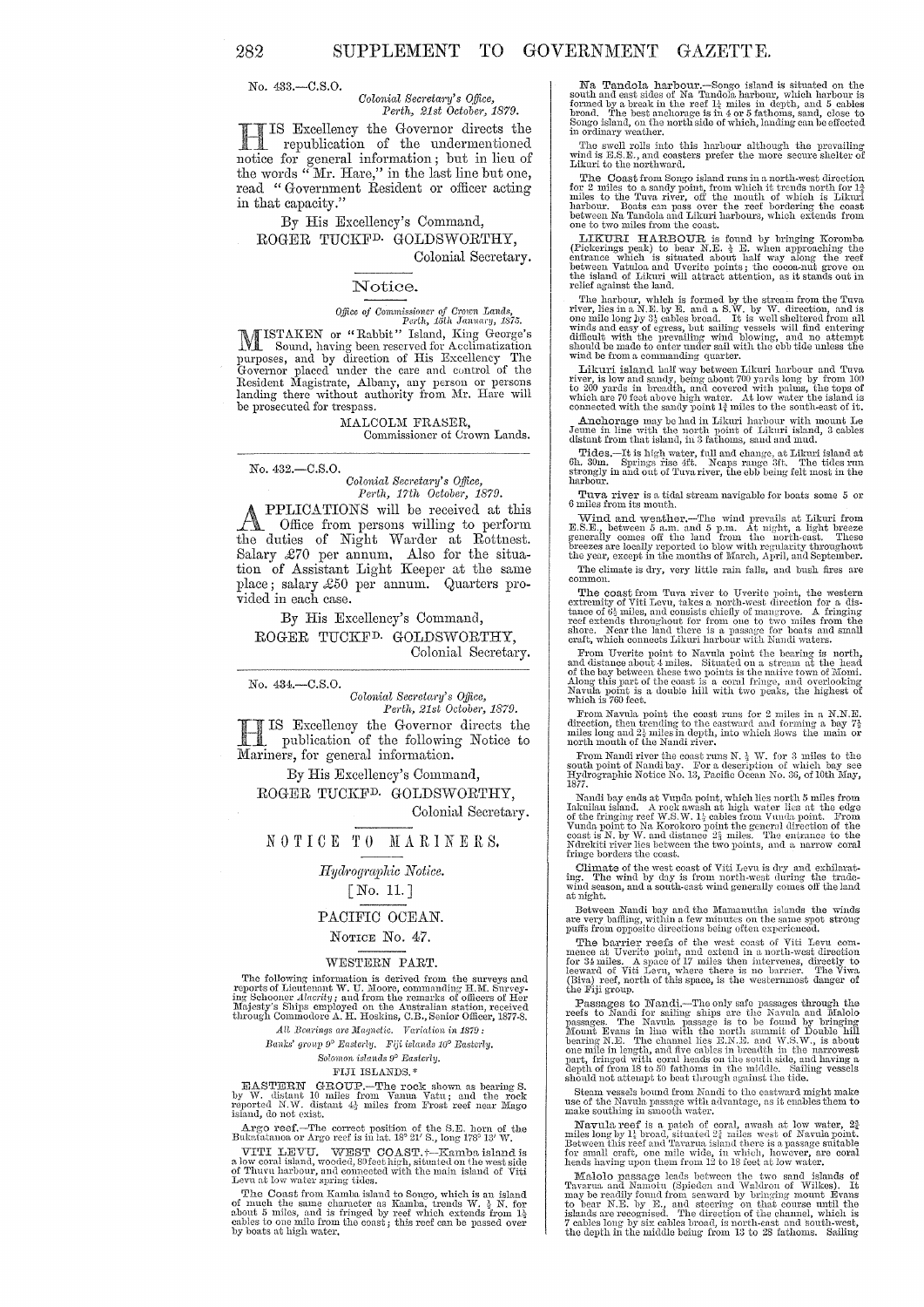vessels would find this a preferable passage to the Navula; but unless they have a commanding breeze it is not prudent to enter with the ebb tide.

Directions.—After clearing Malolo passage mount Evans should be steered for until Iakuilau island is seen, when anchorage in Nandi bay can be chosen as convenient.

Tavarua island is 500 yards in diameter, surrounded by a coral reef and covered evenly with trees and bushes, making its entire height  $40$  feet.

Namotu ishnd, 300 yards in diameter, is surrounded by a coral reef, and is easily distinguished by its cocoa-nut trees, the highest of which are about 40 feet high.

Wilkes passage is a narrow channel between Namotu and the Malolo barrier reef.

Malolo barrier reef lies N.W. by W. and S.E. by E., is  $8\frac{1}{2}$  miles long, and awash at low water. It has two prominent horns in the middle, and the north-west end has numerous rocks scattered to the north of it. The s

WILI BERN VIOLET IN REEETS Its north-west of the Malolo<br>barrier reef, and between them are numerous passages. The<br>south-east Mamanutha reef is awash at low water, as is also the<br>south-east Mamanutha reef is awash at low wa

The northern of the Mamanutha reefs is named after the S.S.  $\emph{Tartar}$  which struck on it in 1874.

Table Table Table Table Table Table Table Table Table Table Table Table Table Table Table Table Table Table Table Table Table Table Table Table Table Table Table Table Table Table Table Table Table Table Table Table Table

Winds.-The prevailing S.E. wind interrupted by the large island of Vitu Levu finds its way to this part sometimes as a north-east and sometimes as a south wind, but is not to be relied upon for many hours, and violent gusts from off the<br>land are occasionally experienced at night.

Viwa reef.--The island of Viwa (Biva of Wilkes), about 100 feet high, is surrounded by coral reef, and difficult to see at night.

Inside the barrier.--The space inside the barrier reefs is studded with coral reefs and islands, but navigation is practicable if carefully conducted from the masthead with a favorable light.

Franchi water, the name given to the space inside the barrier reefs southward of Vunda point, has fewer coral reefs than the northern part, owing probably to the fresh water of Malolo and Navula passages and Nandi, the bot

Itai, Lovuka, Kandavu, Navini, and Malamala are small sand islands covered with bushes and trees in the Nandi waters. There are also several sand cays.

MALOLO ISLANDS consist of Malolo, Malolo lai-lai, Ngualito, Malolo islandini, Wadingi, and Vata Whulo. The last three area are mere rocks. Malolo island only is inhabited. It has a conspicuous peak in the centre, 750 feet

MAMANUTHA ISLANDS, thirteen in number, are divided into two groups, called by the natives Mamanutha hetbake and 101- the windward and leeward indunculnas. Inamanutha ethake consist of Mana, Matamanoa, Nautanivono, Tavua, Mondriki, Monu, Yanuya, and Tokoriki. Of these, the highest and most singular in appear-<br>ance is Monu, which has a remarkable thumb peak to the<br>westward of, and nearly as high as its summit, 730

],Il:amanutha rocks are sitm1ted upon a reef between the two groups or islands: the highest is 3 feet above high water.

book groups of shames: the mights are unitabled, and consist of Yavurimba, Kandomo, Vanua Levu, Na Vandra and Eori. The highest is Na Vandra and Eori. The highest is Na Vandra, which has a well defined summit 420 feet abov

Camel rock, situated on a reef N.W. by W. about a mile from Kandowo, is conspicuous and 15 feet in height, taking its name from its resemblance to a camel in a recumbent position.

Normo is resembrance to a cancer in a recumbent position.<br>
Vomo island is flat-topped, 380 feet high, 9<sup>3</sup> miles E, by<br>
N. 3<sup>N</sup>. of Yavurimba. It is of a light colour, being covered<br>
with grass, and surrounded by a coral r

White rock is a small islet, 7 miles N.N.W. from Vomo. It is covered with guano and 40 feet high.

WAIA GROUP.-Off the north-west coast of Yiti Levu, and distant from it 30 miles, is a chain of volcanic islands occupying a space of about 50 miles in a N.N.E. and S.S.W. direction, called the Yesawa group. The most southern of this chain are the islands of Waia, Waia lailai, and Kowata, which by themselves form a small group. Standing out from the high ridges of Waia are several remarkable

WAIA ISLAND is irregularly shaped,  $3\frac{1}{2}$  broad, the general direction of both its eastern and spotern and spotern and south. It has several singularly sharp peaks, the highest, which is towards the north-east end of the island, being 1,870 feet above the sea. A rugged, well-feet high, and perpendicular on its western face. The south-est cape. It is 1,660 feet high, and p

Situated 6 cables from the north-east cape of the island is a rocky islet 40 feet high, with a few bushes on its summit, called Windy rock. Waia has five villages and a population not exceeding 500.

Waia lailai is of a more even shape, but it has one remark-<br>able thumb peak, which is, by a few feet, the highest point of the<br>island. It overlooks the southern coast and is 1,160 feet high.<br>Waia lailai is connected with W

Kowata has an irregular summit which is  $570$  feet above the sea. A channel  $2\frac{3}{4}$  cables wide separates this island from Waia laui. The south cape of Kowata has been named Reef-topsail point.

Anchorages.-There are two anchorages at Waia island, called Alacrity bay and Watering bay.

Alacrity bay, which is on the south side of the island, is<br>fairly protected from all points but south, from which direction<br>a considerable swell rolls into the bay at times.

Directions,—Entering Alacrity bay, keep the south-west<br>high peak of Waia bearing N. by W. § W. until the summit of<br>Waia lailai bears E. by S., when steer for the black rocks on<br>the shore reef at the head of the bay, keepin

Calltion.-Sailing vessels entering Alacrity bay with north· east wind3 should reduce their sail on rounding this point, as heavy sqnnJls sweep down the gullies and between the islands.

Heavy squares are up to und our the increase the island. It is two miles long and one mile in depth. At high tide good water can be easily obtained from a stream at the head of the buy.

Directions.—In entering Watering bay run in until Windy rock is lost sight of behind the north-east cape of Waia, and the property north-west cape bears W.N.W., or summit of Waia bears E.N.E., when anchorage can be had in

Two coral heads with 12 and 15 feet of water on them lie just outside the bay, and there are many shallow coral banks between Waia and Viwa which have not been examined.

Naviti island (Vaviti of Wilkes) was found by the *Alacrity* to be 740 feet high.

#### BANKS GROUP. t

Lieut. Musters commanding H.M. Schooner *Conflict* found good anchorage where fresh water could be obtained, near the

south-west point and on the west coast of Santa Maria island,<br>in 7 fathoms, sandy bottom, with the following marks—<br>Back sandy beach (only beach in the bay) bearing East.<br>S.W. point of Santa Maria island<br> $\frac{8}{100}$  S.W.

### SOLOMON ISLANDS. §

GUADALCANAR.—Marau Sound,  $\P$  on the south-<br>east side of the island, is a secure anchorage in all winds, pro-<br>tected from the sea by a chain of islands encircled by a barrier<br>reef; during the S.E. trades the southern passa

Directions.—Approaching Guadaleanar from the south-ward : the southern island of the group can be seen in clear weather about 10 miles distant, and should be steered for until the barrier reef is made out at a distance of

denote of the canadian of the sound under Ferguson island, but the principal one is in the sound about  $1\frac{1}{4}$  miles further to the north-west. A large island, the highest peak of which bears about N.W. from Ferguson i

Fresh water of good quality can be obtained from a creek situated about a mile W.S.W. from the rock awash just alluded

Soundings average from  $8$  to 12 fathoms over a bottom of<br>mud between the rock awash and creek.<br>The main passage to the northward appeared clear of dangers<br>with the exception of the reefs extending off the different<br>islan

#### KERMADEC ISLANDS.

DOUBTFUL DANGER.—A shoal marked on the chart as having 2 fathoms of water on it, in lat. 31° 9' S., long. 178° 10' W., was not seen from H.M.S. Nymphe (Oct. 1878), nor could bottom be obtained in this locality with 55 fat

# Hydrographic Office, Admiralty, London,<br>19th May, 1879.

 $Hydrographic$  *Notice.* 

[No. 13. ] PACIFIC OOEAN. NOTICE No. 48.

#### WESTERN PART.

The following information, derived for the most part from the remarks and observations of officers of Her Majesty's ships employed on the Australian station, has been received through Commodore A. H. Hoskins, C.B., Senior

ISLANDS OF THE SOUTH PACIFIC.<br>
TONGA OR FRIENDLY ISLANDS.<br>
Reported Breakers a in lat. 20° 54' S., long. 175° 28' W.<br>
north-west of Tongatabu were not seen from the masthead of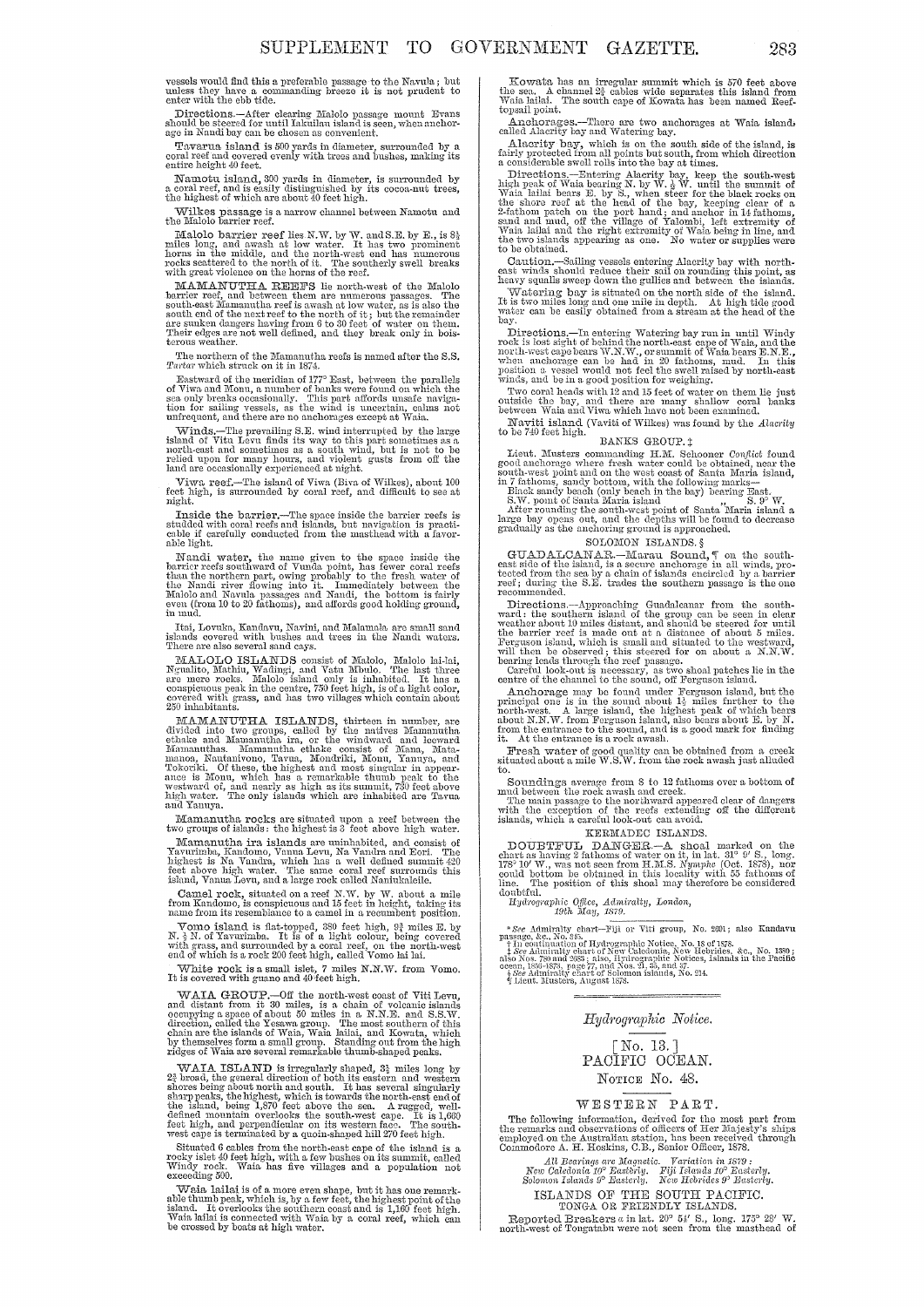the Imperial German Corvette  $Aridane$ , but a phenomenon caused by the sun shining through breaks in the clouds having all the appearance at first sight of breakers was observed in the neighbourhood. Afterwards, this similari

Le Rance banks *b* were searched for by Captain von Werner<br>of the Imperial German corvette *Ariatae* October 1878, under<br>favourable circumstances, but no trace of shoal water could be<br>discovered in their assigned position

#### FIJI ISLANDS. c

Maafu rock described as having 18 feet of water over it at<br>low tide and situated in lat.  $17^{\circ} 54'$  S., long.  $178^{\circ} 56'$  W., is about<br>5 yards in diameter and difficult to see in fine weather. It<br>breaks only in gales.

Boehnn rock.--A coral patch awash at low water, and about a cable in diameter has been found in lat.  $17^{\circ}$  13' S., long. 179° 7' W.,  $1\frac{1}{2}$  miles N.N.E. of the small craft harbor at Kanathea.

# Danger marks.-The east extreme of Manathea in line with the centre of Mango island, bearing S.  $\frac{1}{4}$  E. leads over the rock.<br>NEW HEBRIDES.  $d$

NEW HEBRIDES. *d*<br>AMBRYM ISLAND.-Rodds anchorage during the south-east trade wind is secure for vessels of any size. The high peak at the north end of Ambrym island bearing S.S.E., and the white sandy beach bearing East, are good marks for the anchorage. This beach being the only o

The soundings decrease gradually from 20 fathoms sandy bottom. The na,tivcs appearcd friendly but shy, and no supplies could be obtained (1878).

API ISLAND.—About a mile south of Pane and from a half to three quarters of a mile outside the fringe reef on the west coast of Api island, is a circular coral knoll, about 100 yards in diameter and awash at low water, which is flat, and<br>has deep water around, excepting on the south side, where a<br>tongue runs out for about 100 yards.

tongue runs out for about 100 yards.<br>The MR ISLAND--Port Resolution.--From infor-<br>mation received from the British Consul at Noumea it appears<br>that in August 1878, about a fortuight after H.M. solooner<br>Reard had completed

Havannah harbor c.--The plan of Havannah harbor, al-though accurate in position as placed upon the chart, appears incorrect in detail and should be used with caution.

St. Bartholomew island.—Anchorage for small craft may be obtained at the east end of St. Bartholomew island inside some small islets which are connected at low water with that island.

#### LOYALTY ISLANDS.  $f$

LOYALLY ISLANDS. JUXALLY ISLANDS. JUXALLY ISLAMDS. The eastern point of this island was found by Liettenant G. E. Richards, commanding H.M. schooner Renewal, to be in long. 1689 177 E., or 15 miles anstward of the positio

NEW CALEDONIA.  $g$ <br>
D'ENTRECASTEAUX REURES.—Middle Huon<br>
island, situated upon the tongue of the D'Entrecasteaux reef,<br>
is about two miles in length N.E. and S.W. by three quarters<br>
of a mile wide, bordered with white san

fathoms, coral and rocky bottom.<br>Anchorage may also be obtained about a mile from the shore in from 14 to 20 fathoms on the north side of the island.<br>At a distance of 9 or 10 miles westward of Middle Huon<br>island is a reef

South Huon island is very similar to Middle Huon island, from which it bears S.W. by S. distant 3 miles. Coral reef surrounds it on all sides for a distance of about half a mile, and anothorage may be obtained on its north

Surprise island.—The flagstaff upon which stands in lat.<br>18° 31′ S., long. 163° 8′ E., is about 2 miles long by a mile wide in an east and west direction, situated on a coral reef, covered<br>with trees, and surrounded by a w

Sounclings.--Northward of the east end of Surprise island at a distance of about three quarters of a mile is a depth of 10 fathoms, and 1<sup>2</sup> miles distant in the same direction, 20 fathoms.

Coral reef.—About  $1\frac{1}{2}$  miles north of Surprise island is an isolated coral reef about  $2\frac{1}{2}$  miles long, east and west by three quarters of a mile in breadth. On the north side of this reef, anchorage may be obt

Bastward of Surprise island, D'Entrecasteaux reef is said to branch off in two parts to the east and N.B., the latter brunch connecting with the reef extending from Middle Huon island.

Directions.—Vessels bound to Surprise or the Huon islands from the southward should steer for the north end of New Galedonia, then continue along the French recfs which are generally distinctly visible, until abreast thei

which is marked by two black rocks appearing detached about<br>2 miles distant from the reef. From thence, steer northward<br>2 miles distant from the reef. From thence, steer northward<br>towards Surprise island which is visible

Anchorage.—If intending to stay at the Huon islands, vessels should moor, laying out the heaviest anchor to the south-east. The bottom of coral and rocks affords fair holding ground.

Tides.—It is high water, full and change at the Huon islands at about 51.  $40m$ . Rise and fall of tide about 6 feet.

at about 5h. 40m. Exise and num or true about o reet.<br>Winds.—In this neighborhood the south-east trade wind<br>prevails, interrupted at times by north-west and west winds.<br>For the first four months of the year a prolonged sta

A shoal having over it  $2\frac{3}{4}$  fathoms at low water, has been found in the Moueo passage on the west coast of New Caledonia, bearing N. 53° E., distant 3 cables from the beacon upon the leaded rock situated 200 yards from the west reef which forms<br>the channel.

From the shoal, the west point of Grinoult island is in line with a white mark on the land behind the penillsula of Neponi, and Adio peak is open 3° northward of the north point of Sone

NORFOLK ISLAND. 1.<br>Sunken danger.—From information received from the<br>inhabitants of Norfolk island, a sharp pinnacle rock having 12 feet over it at low water, lies due south of the west end of Nepean island, distant three quarters of a mile. This is the rock on which the ship *Mary Hamilton* struck and became a total wreck. SOLOMON ISLANDS.

SUIADALCANAR-<br>
SUIADALCANAR-MAR-MAR-MAR-<br>
H.M. Schooner Beagle through a passage half a mile wide on<br>
the east side of Malpala island. No soundings could be<br>
obtained until some two miles inside the outer reef. Anchorage<br>

The sound is of considerable extent, studded with small islands and affords many good anchorages, though in rather deep water; there are three entrances, the southern one of which is about a mile in width.

Shoals.-Lieutenant de Hoghton, of the *Beavlc,* reports two shoals off the south coast of Simbo island extending about three-quarters of a mile in an east and west direction and the same distance apart. I rom a position between the shoals the following were the bearings taken---

 $S. W.$  end of Simbo island  $\begin{array}{ccc} ... & ... & N 30^{\circ} W. \ \text{N.E.} & ... & ... & N.8 \ \text{N.E.} & ... & ... & ... & N. 18^{\circ} E. \end{array}$ 

| л. |         |  | л. о п.          |  |
|----|---------|--|------------------|--|
|    |         |  | $N.18^{\circ}$ E |  |
| Е. | Ronongo |  |                  |  |

The depth upon the northern shoal was found to be 5 fathoms, that upon the southern shoal  $6\frac{1}{4}$  fathoms, the bottom consisting of coral rock and sand.

COUTROM BANGARA. ISLAND.—Ariel cove situated on the west coast of this island is about three-quarters of anile deep in a N.X.E. and S.S.W. direction, and has a narrow entrance, about 80 yards across between two reefs whic

Fresh water of excellent quality can be obtained in small  $\mathbf{F}$  fresh water of excellent quality can be obtained in small hoats from a stream at the head of the cove.

Directions.--Having entered the passage through the reefs on the north-west coast of New Georgia, steer a northerly course, and inside the first of two points visible off the west extremity of Courombangara island, Ariel cove will be found.

NEW GEORGIA.--H.M. Schooner *Beagle* passed over two shoals, extending parallel to each other for about threequarters of a mile in a W.S.W. and E.N.E. direction, from 4 to 5 miles south of East island. The least water obtained was  $5$  falling fathlows, coral bottom; but from the appearance of the water, and numerous tide rips, i

Foul ground apparently extends for some distance east- ward of East island.

Montgomery island has a small reef off its western extremity.

NEW GUINEA--NORTH-EAST COAST.<br>Breakers.--In the space between Rich island and Crown<br>island off the north-east coast of New Guinea, breakers were<br>sighted by Mr. W. Symington, commanding the steamship *Hankow,* March 10th, 1877, and by careful observations he placed the position of the centre of the breakers in lat. 4° 55' S., long. H6' 50' E., and estimates their extent at abont a mile each way.

Pallas reef was reported in June 1878 by a Bremen barque of that name to be situated in lat. 3° 37' S., long, 145° 40' E., or habitable about 50 miles from the north-east coast of New Guinea and the same distance from the

- 
- 
- 
- *Hydrographic Office, Admiralty, London,*<br> *GHb* July, 1879.<br> *a See Hydrographic Notice, No. 15 of 1877*, in which the report is taken<br> *tema* the United States Hydrographic Notice, No. 53 of 1876.<br> *b* Annalea der Hydrog
- 
-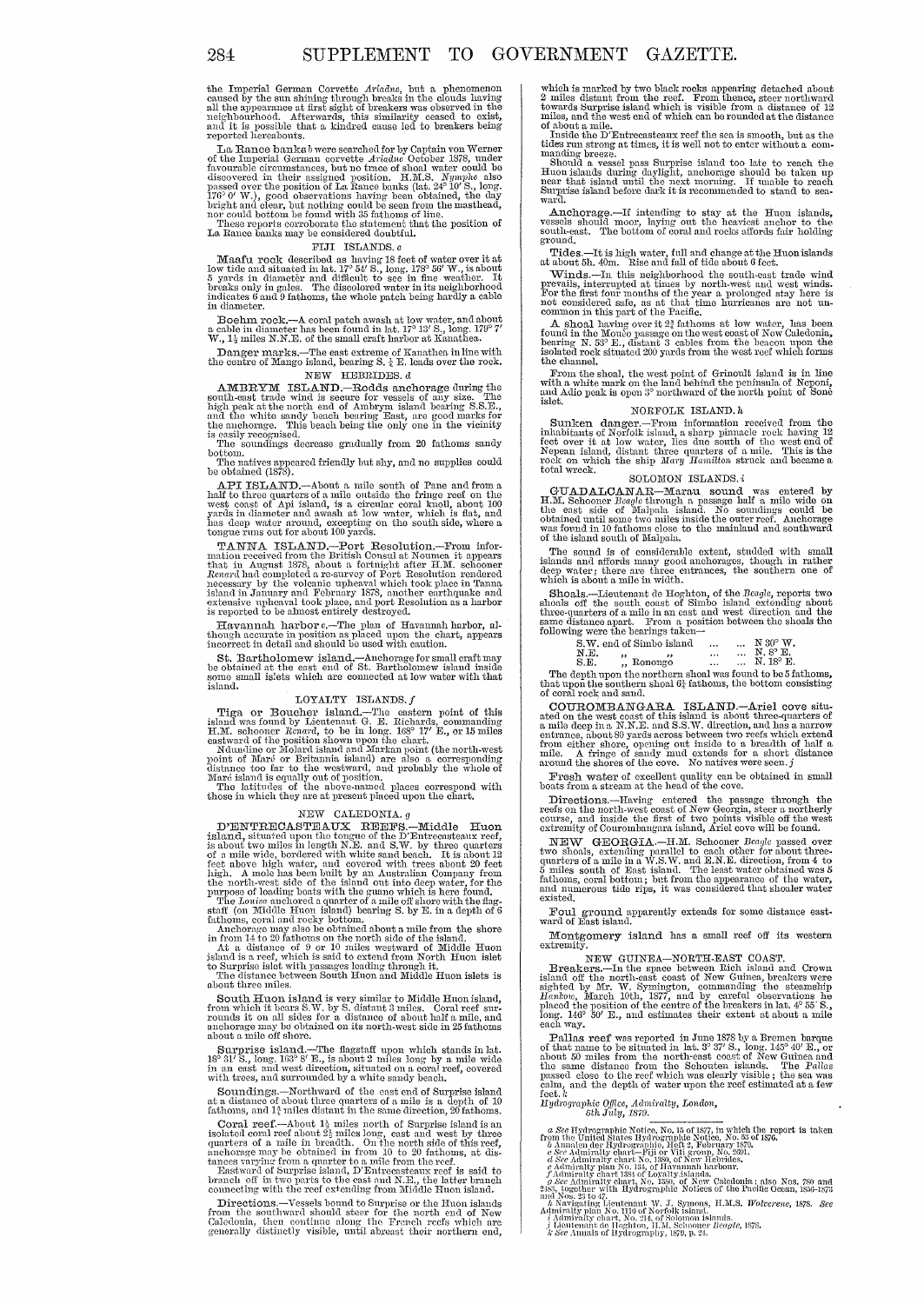#### NOTICE TO MARINERS.

### [No. 95. ] NEW ZEALAND.

#### NORTH ISLAND-EAST COAST.

(1) SUNKEN DANGER IN POVERTY BAY. The Government of New Zeal<br>and has given Notice, of the existence of a sunken rock or shoal in Poverty bay :--

This danger (Havea rock) on which the steam vessel Hawea touched when entering the bay on 12th March, 1879, lies with the following bearings, viz. :--

 $P_a$  Hill ... ... ... ... ...  $M.E. \frac{3}{2} N$ .<br>South extreme of Tua Motu ... E.  $\frac{1}{2} S$ .

NOTE.—Pa hill is a conical hill (470 feet high) situated about half way up the bay on the north side, and these bearings place the danger about 1; miles from the north shore of the bay.

(2) BREAKERS BETWEEN EORTLAND ISLAND AND BULL ROCK.

Also, that with a high south-easterly sea running, heavy breakers have been observed between Portland island light-house and Bull rock, distant about  $2\frac{1}{2}$  miles from the island.

#### NEW CALEDONIA-SOUTH COAST.

#### (3) HARBOUR LIGHT AT PORT NOUMEA.

The French Goycrnment has given Noticc, that a harhour light is exhibited when the moon is not visible, in front of the Harbour Master's house at port Noumea, New Caledonia:-

The light is a, fixed  $\,red$  light, visible in clear weather from a distance of  $6$  miles. The illuminating apparatus is catoptric, or by reflectors of the fifth order.

Position, lat. 22° *10'* 20" S., long. 166° 27' 5" E.

(fJ.1Jw *beatings are Magnetic, Va'riation* 1,1} *Eastei'7y in* 1879.)

By Command of their Lordships,<br>FREDK. J. EVANS,<br>*Hydrographer*.

*IIydrographic Office, Admiralty, London, 28th June, 1879.* 

This Notice affects the following Admiralty Charts  $: \hspace{-.2em} \textbf{--}$ 

2527; Foverty bay to cape Palliser, No. 2528: Also, New Zealand Pilot,<br>1375, page 105.<br>(2) New Zealand islands, No. 1212; Poverty bay to cape Palliser, No.<br>2528: Also, New Zealand Pilot, 1875, page 109.

(3) New Hebrides and Loyalty islands, No. 1380; New Calcdonia, No. 686b; Uon island to port St. Vincent, No. 2007; port Noumea, No. 480; Also, Admiralty list of Lights in South Africa, &c., 1879, page 44.

# WESTERN AUSTRALIAN AGRICULTURAL ASSOCIATION.

#### PATRON:

*His Excellency the Governor.* 

#### PRESIDENT:

### *Hon. E.* T. *GoldswoTihy, O.M.G.*

THE Fourth EXHIBITION of this Asso-<br>ciation will be held at the Second in Clu 1 ciation will be held at the Society's Show Grounds, Perth, on WEDNESDAY, November 12th, 1879. Doors open to the public at 12 noon; admission, Is. each.

A Band will be in attendance.

The ANNUAL DINNER will be held at 8  $\,$ p.m. on the Show day. Tickets, 10s. 6d. each, to be had of the Committee.

On THURSDAY, November 13th, 1879, the Annual General Meeting will take place at 3 p.m, to which the public are invited.

# SCHEDULE OF PRIZES FOR 1879.

| SHEEP.                      |        |           |    | s.             |
|-----------------------------|--------|-----------|----|----------------|
| Imported—Best Fine Wool Ram |        |           | 10 | 0              |
| Best Long Wool Ram          |        |           | 10 |                |
| Colonial-Best Long Wool Ram | $\sim$ |           | 5  | $\Omega$       |
| Second Best<br>$\ddots$     |        | $\ddotsc$ | 2  | - 0            |
| Best 10 Long Wool Ewes      |        | $\cdots$  | 5  | $\overline{0}$ |
| Second Best<br>$\mathbf{r}$ |        | $\ddotsc$ | 2  | $\Omega$       |
| Best 10 Long Wool Lambs     |        |           | 5  | $\Omega$       |
| Second Best                 |        |           | 2  | $\Omega$       |
| Best Fine Wool Ram          |        |           | 5  |                |
| Second Best                 |        |           |    |                |

|                                                                                                                                                         | £            | s.                                                    |
|---------------------------------------------------------------------------------------------------------------------------------------------------------|--------------|-------------------------------------------------------|
| Best Pen of 10 Fine Wool Ewes                                                                                                                           | 5            | $\bf{0}$                                              |
| Second Best<br>$\mathbf{r} = \mathbf{r} \cdot \mathbf{r}$ and $\mathbf{r} = \mathbf{r} \cdot \mathbf{r}$ and $\mathbf{r} = \mathbf{r} \cdot \mathbf{r}$ |              |                                                       |
| Best Pen of 10 Fine Wool Lambs                                                                                                                          |              | $\begin{smallmatrix} 2 & 0 \ 5 & 0 \end{smallmatrix}$ |
| Second Best                                                                                                                                             |              | $2\quad 0$                                            |
| Best 10 Fat Wethers                                                                                                                                     |              | $5\quad 0$                                            |
| Second Best                                                                                                                                             |              | $2\quad 0$                                            |
| Best Fine Fleece                                                                                                                                        |              | $1 \quad 0$                                           |
| Best Long Wool Fleece                                                                                                                                   | $\mathbf{1}$ | $\theta$                                              |
|                                                                                                                                                         |              |                                                       |
| CATTLE.                                                                                                                                                 |              |                                                       |
| Imported—Best Bull                                                                                                                                      | 10           | 0                                                     |
| Colonial—Best Bull                                                                                                                                      | 10           | $\mathbf 0$                                           |
| Second Best                                                                                                                                             | 5.           | $\overline{0}$                                        |
| Best Dairy Cow in Milk                                                                                                                                  | 5            | $\mathbf 0$                                           |
| Second Best                                                                                                                                             | $\mathbf{3}$ | $\mathbf 0$                                           |
| Best Cow for Breeding                                                                                                                                   | 7            | $\theta$                                              |
| Second Best                                                                                                                                             |              | $3 \quad 0$                                           |
| Best Pen of 4 Fat Beasts, grazed                                                                                                                        | 80           |                                                       |
| Second Best                                                                                                                                             | 4            | $\mathbf 0$                                           |
| Best Stall-Fed Fat Beast                                                                                                                                | 5.           | 0                                                     |
|                                                                                                                                                         |              |                                                       |
| HORSES.                                                                                                                                                 |              |                                                       |
| Imported—Best Blood Entire                                                                                                                              | 10 -         | 0                                                     |
| Best Cart Entire                                                                                                                                        | - 10 -       | 0                                                     |
| Colonial—Best Entire for Indian Market                                                                                                                  | 8.           | $\Omega$                                              |

| Imported—Best Blood Entire             |                      |    |          |
|----------------------------------------|----------------------|----|----------|
| Best Cart Entire                       |                      | 10 |          |
| Colonial—Best Entire for Indian Market |                      |    |          |
| Second Best<br>$\sim$                  | $\ddot{\phantom{a}}$ | 4  |          |
| Best Mare for Indian Market            |                      | 5  | $\theta$ |
| Second Best                            |                      | я  | $\Omega$ |
| Best Cart Entire                       |                      |    | О        |
| Second Best                            |                      |    |          |
| Best Cart Mare                         |                      | 5  | Ω        |
| Second Best                            |                      | З  |          |
|                                        |                      |    |          |

### PIGS.

| Imported—Best Boar        | $\cdots$ | $\cdots$ | $\cdots$  | $\cdots$ | 30 |  |
|---------------------------|----------|----------|-----------|----------|----|--|
| Colonial—Best Boar        | $\cdots$ | $\cdots$ | $\ddotsc$ |          | 2. |  |
| $\operatorname{Best}$ Sow | $\cdots$ | $\cdots$ | $\cdots$  | $\cdots$ |    |  |
| Second Best               |          | $\cdots$ | $\ddotsc$ | $\cdots$ |    |  |

#### POULTRY.

| Best Dorking Cock and Hen<br>.                                          | .         | 0 10     |
|-------------------------------------------------------------------------|-----------|----------|
| Best White Faced Spanish<br>$\ddot{\phantom{a}}$<br>$\ddotsc$           | $\cdots$  | $0\,10$  |
| Best Black Poland<br>$\ddotsc$                                          | $\cdots$  | 010      |
| Best Silver Poland<br>.<br>$\ddotsc$<br>$\ddotsc$                       | $\ddotsc$ | 0, 10    |
| Best Golden Poland<br>$\cdots$<br>$\ddotsc$<br>                         | $\ddotsc$ | 0 10     |
| Best Hamburgh                                                           |           | 0 10     |
| $\cdots$<br>$\ddotsc$<br>.                                              | $\cdots$  |          |
| Best Game<br>$\sim$ $\sim$ $\sim$<br>$\cdots$<br>$\ddotsc$<br>$\ddotsc$ | $\ddotsc$ | 0 10     |
| Best Brahma Pootra<br>$\cdots$<br>$\ddotsc$<br>$\ddotsc$                | $\ddotsc$ | 010      |
| Best Cochin<br>$\sim$ $\sim$ $\sim$<br>$\ddotsc$<br>$\ddotsc$           | $\ddotsc$ | 0 10     |
|                                                                         |           |          |
| Best Crossbred Fowls<br>$\cdots$                                        | .         | 0-10     |
| <i>Turkeys</i> —Best Cock and Hen<br>.                                  | $\ddotsc$ | 0.10     |
| Guinea Fowl—Best Cock and Hen                                           |           | 0 10     |
| $\ddotsc$                                                               |           |          |
| Geese—Best Gander and Goose<br>.                                        | $\ddotsc$ | 0. 10    |
|                                                                         |           | 0, 10    |
| Ducks-Best Aylesbury Drake and Duck                                     |           |          |
| Best Common Drake and Duck                                              | .         | -10<br>o |
|                                                                         |           |          |

#### AGRICULTURAL PRODUCE.

| Best Bag of Wheat        | $\cdots$ | $\cdots$  | $\cdots$ | $\ddotsc$      | 0 <sub>15</sub> |
|--------------------------|----------|-----------|----------|----------------|-----------------|
| Best Bag of Barley       | $\cdots$ | $\cdots$  | $\cdots$ | $\cdots$       | 0 <sub>15</sub> |
| Best Bag of Oats         | $\cdots$ | $\cdots$  | $\cdots$ | $\ddotsc$      | 0.15            |
| Best Bag of Indian Corn  |          | $\cdots$  | $\cdots$ | $\cdots$       | 0.15            |
| Best Collection of Roots |          | $\ddotsc$ | $\cdots$ | $\overline{a}$ | 015             |
| Best Load of Hay         | $\cdots$ | $\ddotsc$ | $\cdots$ | $\cdots$       | 20              |

#### DAIRY PRODUCE.

| Best 3lbs. of Fresh Butter, rolled in pounds       |                                   |           | 0.10        |
|----------------------------------------------------|-----------------------------------|-----------|-------------|
| Second Best<br>$\ddotsc$                           |                                   |           | - 7         |
| Best Keg or Jar of Salt Butter, not less than      |                                   |           |             |
| $10$ lbs.<br><b><i>Charles Committee</i></b>       | and the state of the state of the |           | $1 \quad 0$ |
| Second Best<br>$\sim$ $\sim$                       |                                   | $\ddotsc$ | 010         |
| $\emph{Check}$ -Best Cheese (not less than 10lbs.) |                                   |           | 10          |
| Second Best                                        |                                   | $\cdots$  | 010         |
| Bacon-Best 2 Flitches and 2 Hams, cured            |                                   |           |             |
| in this Colony                                     |                                   |           |             |
|                                                    |                                   |           |             |

#### WINE.

| Best Red, 2 bottles |          | $\ddotsc$             | $\cdots$  | $\cdots$ | $\cdots$  | 9. |            |
|---------------------|----------|-----------------------|-----------|----------|-----------|----|------------|
| Second Best         | $\cdots$ | $\cdots$              | $\ddotsc$ | $\cdots$ |           |    |            |
| Best White          | $\cdots$ | $\cdots$              | $\cdots$  | $\cdots$ | $\ddotsc$ |    | $\Omega$   |
| Second Best         |          | $\mathbb{Z}_{\geq 0}$ | $\ddotsc$ | $\cdots$ |           |    |            |
| Best Sweet          | $\cdots$ | $\cdots$              | $\ddotsc$ | $\cdots$ | $\cdots$  |    | $^{\circ}$ |
| Second Best         |          |                       |           | $\cdots$ |           |    |            |

#### DRIED PRUITS.

| Best Raisins, not less than 14lbs.<br>$\ddotsc$ | $\ddotsc$ | $1 \quad 0$ |
|-------------------------------------------------|-----------|-------------|
| Best Currants, not less than 7lbs.<br>$\cdots$  | $\ddotsc$ | 1 O         |
| Best Dried Apples, not less than 3lbs.          | $\cdots$  | 015         |
| Best do. Peaches,<br>do.<br>2.11                | $\ddotsc$ | 0.15        |
| Best do. Figs. do.<br>$\overline{1}$            | $\cdots$  | 0.15        |
| Best Collection of Dried Fruits<br>$\ddotsc$    | $\cdots$  | 1 O         |

285